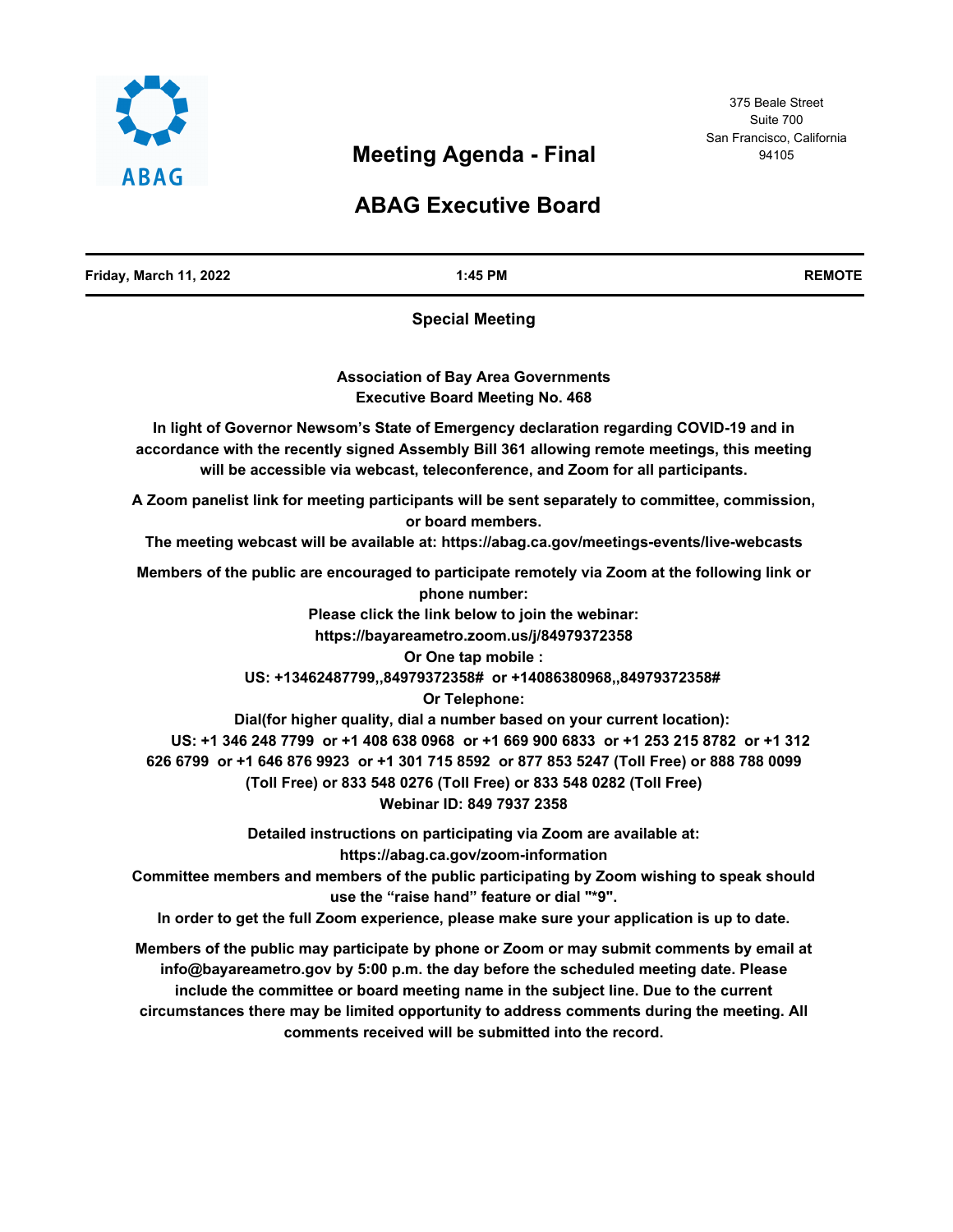**The ABAG Executive Board may act on any item on the agenda. The meeting is scheduled to begin at 1:45 p.m., or immediately following the preceding ACFA meeting.**

> **Agenda, roster and webcast available at https://abag.ca.gov For information, contact Clerk of the Board at (415) 820-7913.**

#### **Roster**

**Susan Adams, Candace Andersen, Jesse Arreguin, Nikki Fortunato Bas, London Breed, Tom Butt, David Canepa, Pat Eklund, Susan Ellenberg, Maya Esparza, Carroll Fife, Neysa Fligor, Leon Garcia, Liz Gibbons, Giselle Hale, Barbara Halliday, David Haubert, Rich Hillis, Dave Hudson, Otto Lee, Matthew Mahan, Rafael Mandelman, Gordon Mar, Nathan Miley, Karen Mitchoff, Stephanie Moulton-Peters, Raul Peralez, David Rabbitt, Belia Ramos, Carlos Romero, James Spering, Loren Taylor, Lori Wilson**

# **1. Call to Order / Roll Call / Confirm Quorum**

*Quorum is a majority of ABAG Executive Board members present.*

#### **2. Public Comment**

*Information*

#### **3. Executive Board Announcements**

*Information*

# **4. President's Report**

**4.a.** [22-0405](http://mtc.legistar.com/gateway.aspx?m=l&id=/matter.aspx?key=23664) ABAG President's Report for March 11, 2022

*Action:* Information

*Presenter:* Jesse Arreguin

# **5. Executive Director's Report**

**5.a.** [22-0406](http://mtc.legistar.com/gateway.aspx?m=l&id=/matter.aspx?key=23665) Executive Director's Report for March 11, 2022 *Action:* Information *Presenter:* Therese McMillan

# **6. Remote Meetings Pursuant to AB 361**

| 6.a. | 22-0407             | Adoption of Resolution No. 03-2022 Regarding Remote Meetings               |
|------|---------------------|----------------------------------------------------------------------------|
|      |                     | Pursuant to AB 361                                                         |
|      | <b>Action:</b>      | Approval                                                                   |
|      | <b>Presenter:</b>   | Kathleen Kane                                                              |
|      | <b>Attachments:</b> | 06a 1 Summary Sheet Findings Pursuant to AB 361 v1.pdf                     |
|      |                     | 06a 2 ABAG Resolution No 03 2022 Findings Pursuant to AB 361 to Continue V |